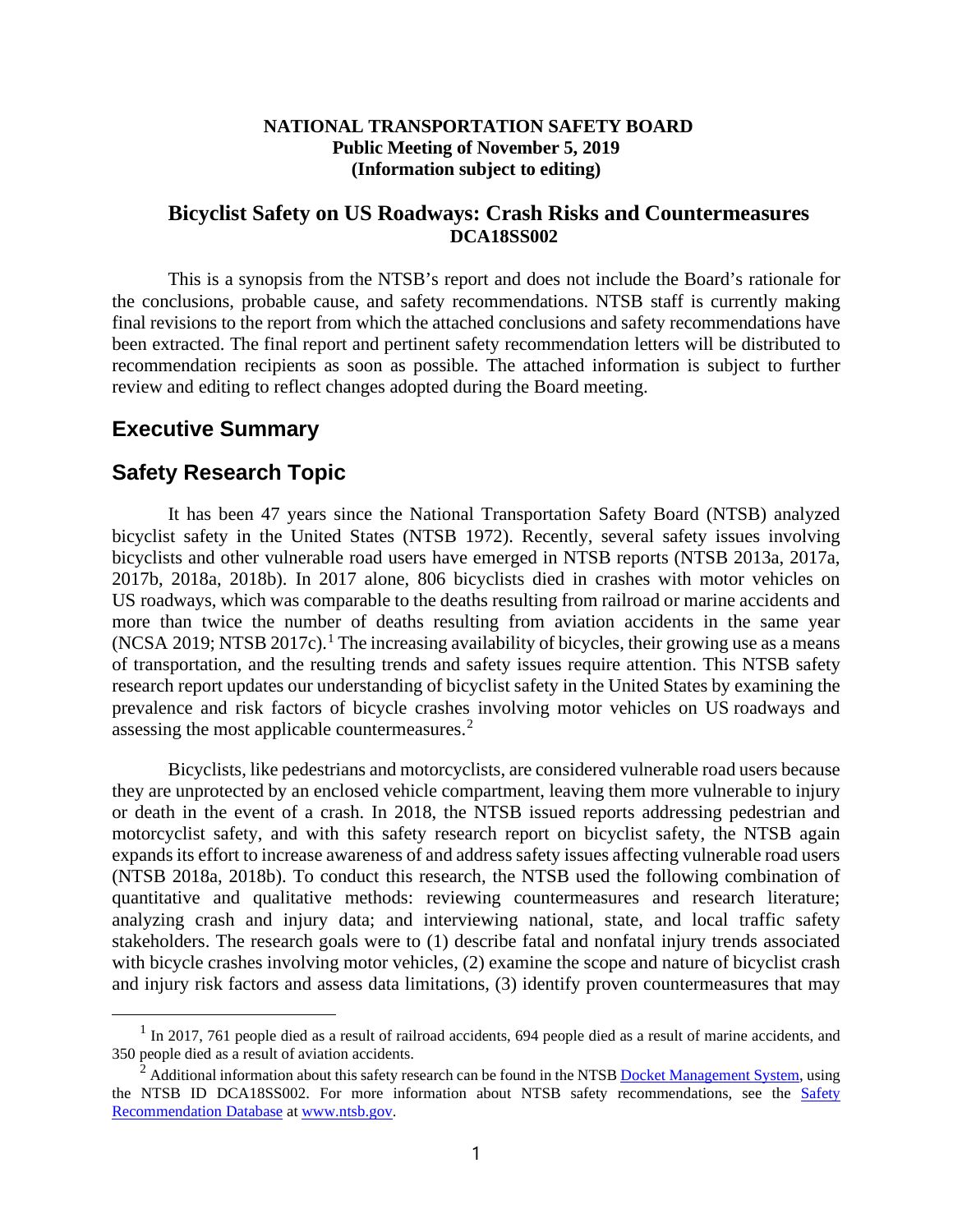be underused, (4) assess obstacles that may interfere with the full use of the identified countermeasures, and (5) explore emerging issues that are relevant to bicycling safety.

Bicyclists involved in crashes with motor vehicles are more likely to sustain severe injuries than bicyclists involved in any other crash type. As a result, this research focuses on bicycle crashes involving motor vehicles and specifically examines existing and emerging countermeasures designed to improve bicyclist safety on public roads, such as roadway and infrastructure designs to separate bicycles from motor vehicle traffic; rider and bicycle conspicuity enhancements; vehicle technologies designed to reduce collisions between motorists and bicyclists when they are sharing the road; and protective equipment for reducing the severity of injuries to bicyclists involved in crashes with motor vehicles. Single-bicycle crashes and bicycle collisions with pedestrians are not addressed; however, many of the safety countermeasures examined have the potential to prevent other bicycle crash types or reduce injury severity.

# **Safety Issues**

The safety issues identified in this report include the following:

- **Improving roadway infrastructure for bicyclists.** Although more bicycle crashes involving motor vehicles occur at intersections, crash severity is higher when a crash occurs at a midblock location. The travel speeds of motor vehicles at midblock locations tend to be higher compared to intersections where there may be traffic lights, stop signs, or turning vehicles. Improving public roadway infrastructure with separated bike lanes, intersection treatments, and road diets can reduce crashes at midblock and intersection locations by separating bicycle and motor vehicle traffic, and by lowering motor vehicle travel speeds in areas where traffic speed and volume are high. $3$
- **Enhancing conspicuity.** There are different reasons why motorists and bicyclists may not detect each other in time to prevent a collision. In about one third of cases in which bicyclists died in crashes involving a motor vehicle overtaking a bicycle, the motorist reported not detecting the bicyclist before the crash. Improving the ability to see other road users can reduce the likelihood of collisions when motorists and bicyclists are sharing public roadways. Bicyclists wearing bright or reflective clothing, bicycles with lights or reflective materials, enhanced motor vehicle headlights, and in-vehicle crash warning and prevention systems are all countermeasures that could potentially alert motorists to bicycle traffic and help them avoid collisions with bicyclists.

<span id="page-1-0"></span><sup>3</sup> According to the FHWA, a *road diet* repositions pavement markings to better meet the needs of all road users. Examples of road diets include reducing the number of through lanes, a wider shoulder, a two-way left turn lane, and providing a dedicated space for bicycle facilities (FHWA 2014).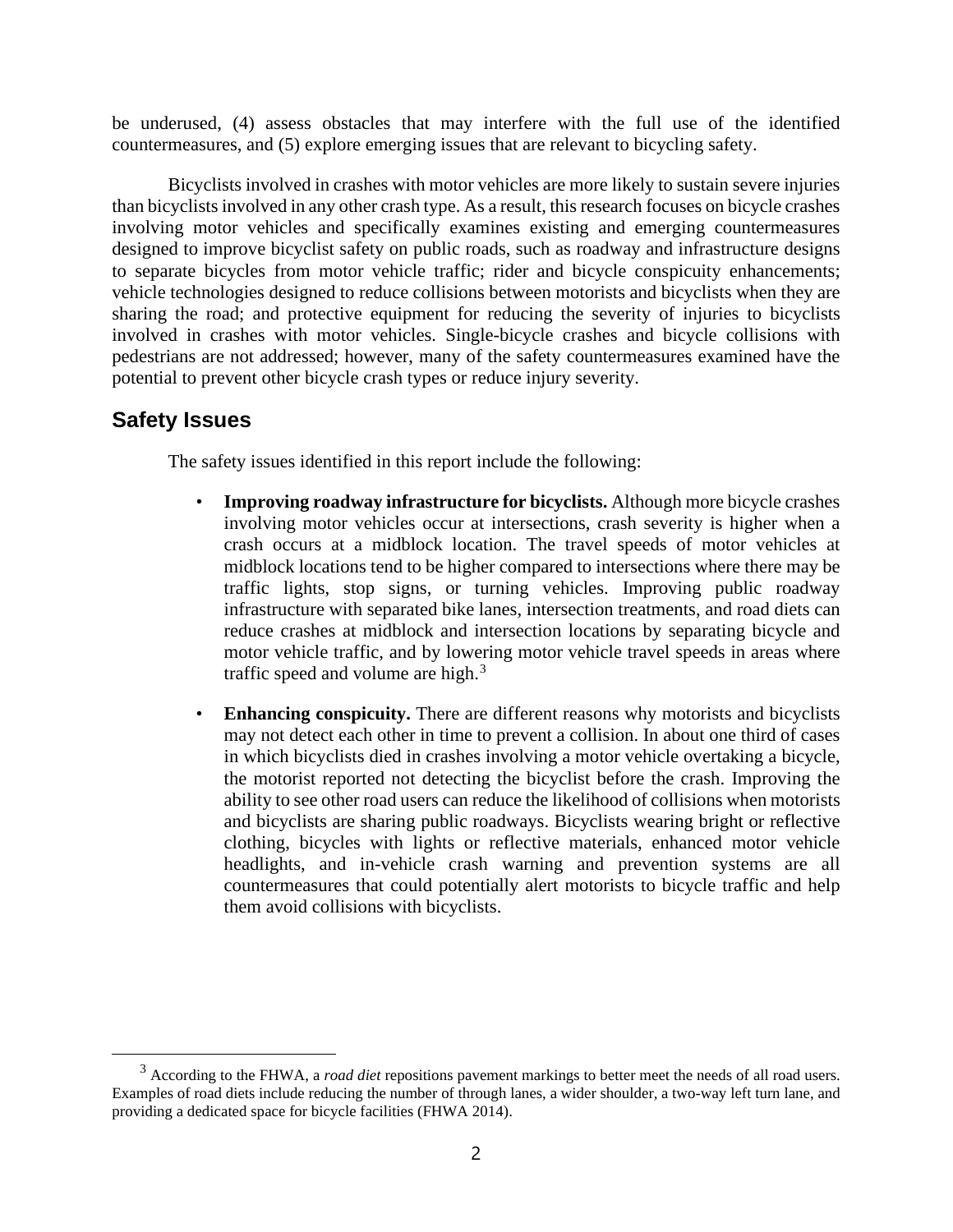• **Mitigating head injury.** Head injury is the leading cause of bicycle-related deaths, and head injuries are prevalent in bicycle crashes with motor vehicles. A bicycle helmet is an effective way to mitigate head injury when a bicycle crash occurs. However, the underutilization of helmets continues to contribute to the incidence of deaths and serious injuries among crash-involved bicyclists. A comprehensive national strategy to increase helmet use among riders of all ages is needed. The strategy should focus on evidence-based approaches for state and local governments to increase helmet use among all bicyclists, such as a helmet requirement for bicyclists of all ages; helmet distribution programs; and effective educational campaigns.

# **Findings**

- 1. Current available data likely underestimate the level of bicycling activity in the United States.
- 2. Combining traditional and innovative data collection approaches could improve measures of bicycling activity.
- 3. Police crash report data likely underestimate the scope of bicyclist nonfatal injuries.
- 4. Bicycle crashes involving motor vehicles at midblock locations are more likely to result in fatal and serious injuries for the bicyclists.
- 5. Separated bike lanes could prevent bicycle crashes involving motor vehicles at midblock locations and, thereby, also reduce the number of fatalities and serious injuries associated with such crashes.
- 6. Combining proven countermeasures to improve bicyclist safety at intersection and midblock locations can create a network of safer roadways for bicyclists.
- 7. Consolidating guidance concerning separated bike lanes, intersection treatments, and the transition between them may increase the implementation of separated bike lanes by transportation planning and engineering practitioners.
- 8. Reducing traffic speeds can improve bicycle safety by reducing the likelihood of fatal or serious injury in the event of a crash.
- 9. The road diet is a proven safety countermeasure that both reduces traffic speeds and provides space on the roadway for the implementation of bicycle facilities, such as separated bike lanes.
- 10. Including separated bike lanes and intersection safety treatments in the Federal Highway Administration's Proven Safety Countermeasures initiative and Every Day Counts program could help accelerate their adoption and improve bicyclist safety.
- 11. Improving bicycle conspicuity may reduce the likelihood of collisions between bicycles and motor vehicles.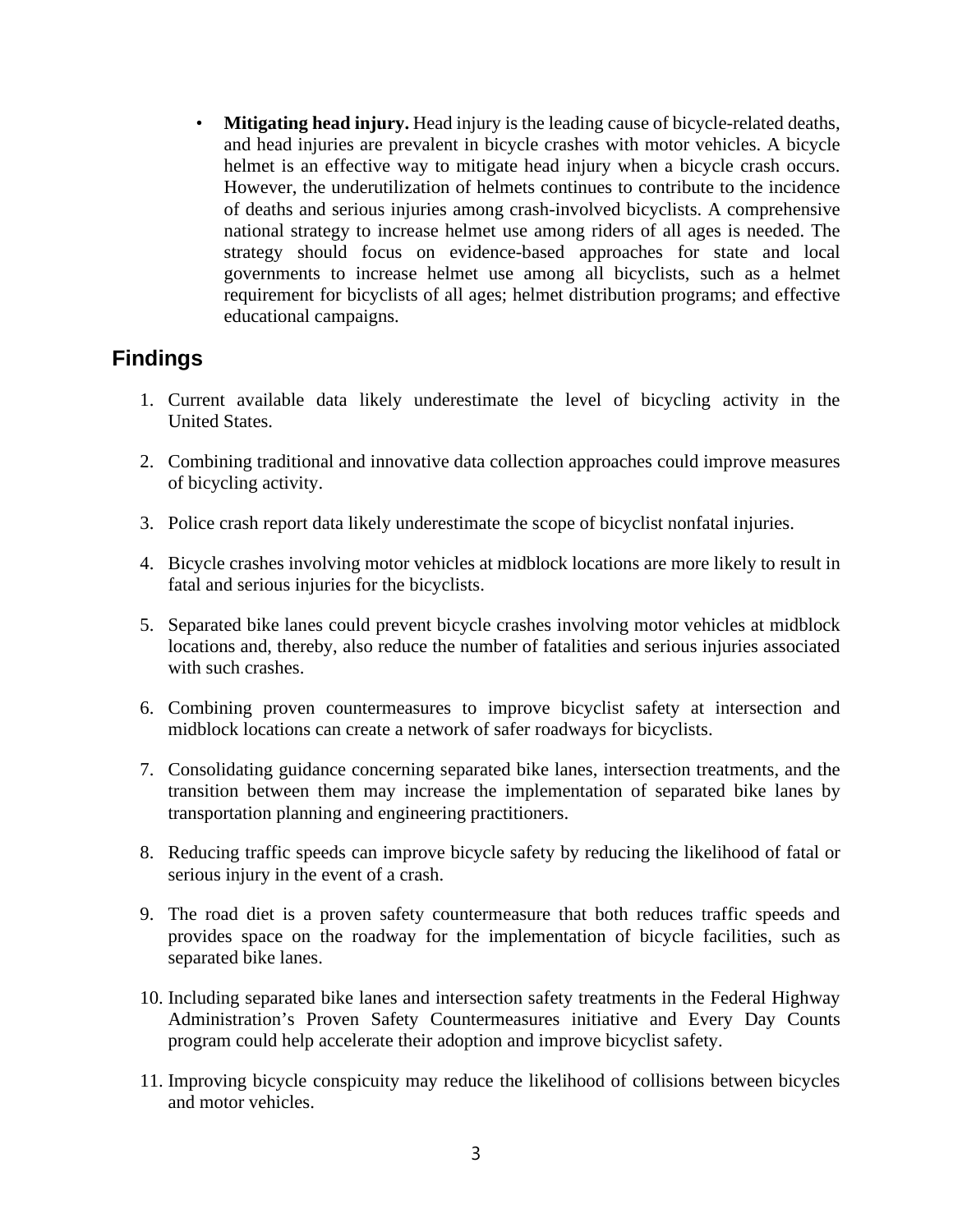- 12. The existing requirements for bicycle conspicuity, established in 1980, are outdated and do not adequately reflect modern advances in bicycle conspicuity materials and technologies.
- 13. Revising Federal Motor Vehicle Safety Standard 108 to allow adaptive headlight systems and to require evaluating headlights in real-world settings rather than in a laboratory would likely result in headlights that improve drivers' ability to detect other road users, including bicyclists.
- 14. Collision avoidance system technologies could be modified to detect bicycles, which would likely reduce the incidence of collisions between motor vehicles and bicycles and mitigate injuries caused by collisions when they occur.
- 15. The National Highway Traffic Safety Administration's delays in updating the New Car Assessment Program have likely slowed the development of important safety systems for vulnerable road users and their implementation into the vehicle fleet.
- 16. The US Department of Transportation's slow progress in developing standards for connected vehicle technology has delayed the implementation of potentially lifesaving technology.
- 17. The larger blind spots of large vehicles make it more difficult for their drivers to detect vulnerable road users.
- 18. There continues to be a need for performance standards to ensure blind spot detection systems are capable of detecting vulnerable road users, including bicyclists.
- 19. Head injury is the leading cause of bicycle-related deaths, and bicyclists involved in crashes with motor vehicles sustain a higher proportion of head injuries.
- 20. Bicycle helmets provide effective protection and mitigate head injuries in the event of a crash.
- 21. The underutilization of bicycle helmets has contributed to the incidence of deaths and serious injuries among crash-involved bicyclists.
- 22. Requiring helmet use is the most effective means for increasing helmet use and reducing bicyclist head injuries.
- 23. A comprehensive strategy that includes both helmet legislation and complementary nonlegislative interventions is most likely to increase overall helmet use among bicyclists of all ages.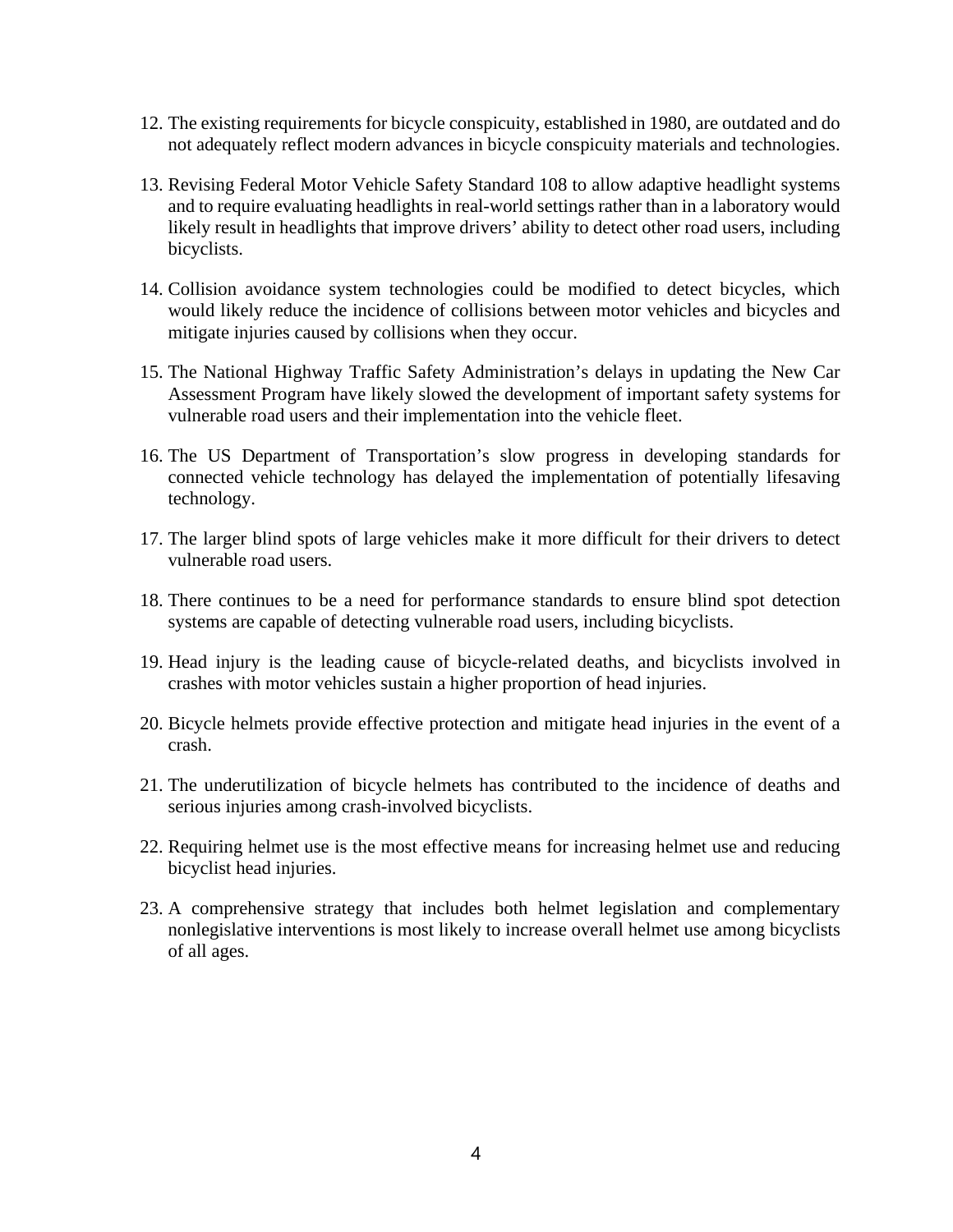# **Recommendations**

### **New Recommendations**

### **To the Intelligent Transportation Systems Joint Program Office**

1. In collaboration with the National Highway Traffic Safety Administration and the Federal Highway Administration, expand vehicle-to-pedestrian research efforts to ensure that bicyclists and other vulnerable road users will be incorporated into the safe deployment of connected vehicle systems.

### **To the National Highway Traffic Safety Administration**

- 2. Incorporate into the New Car Assessment Program tests to evaluate a car's ability to avoid crashes with bicycles.
- 3. In collaboration with the Intelligent Transportation Systems Joint Program Office and the Federal Highway Administration, expand vehicle-to-pedestrian research efforts to ensure that bicyclists and other vulnerable road users will be incorporated into the safe deployment of connected vehicle systems.
- 4. (1) Convene a bicycle safety coalition of stakeholders to develop a comprehensive national strategy to increase bicycle helmet use among bicyclists of all ages that would include, at a minimum, a model all-ages bicycle helmet law; (2) disseminate the strategy to all states and make it available on your website.
- 5. After Safety Recommendation 4 is completed, include the model all-ages bicycle helmet law in *Countermeasures That Work: A Highway Safety Countermeasure Guide for State Highway Safety Offices*.

### **To the Federal Highway Administration**

- 6. (1) Develop methods to combine traditional and innovative bicycle-counting approaches that capture bicycling activity data generated by bicyclists and bikeshare operations; (2) disseminate the methods to state transportation departments.
- 7. Include separated bike lanes and intersection safety treatments on the list of Proven Safety Countermeasures.
- 8. Include separated bike lanes and intersection safety treatments in the Every Day Counts program.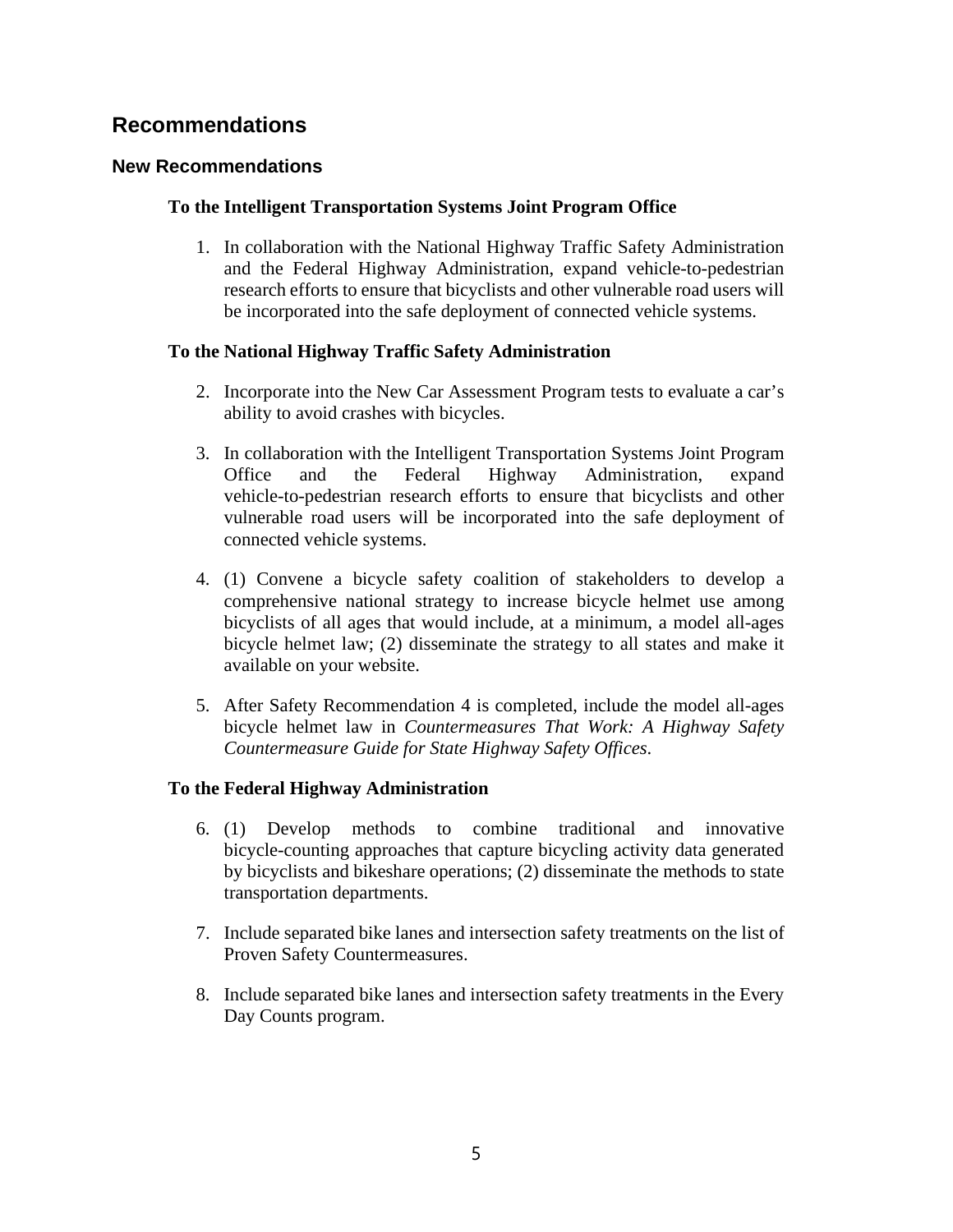9. In collaboration with the Intelligent Transportation Systems Joint Program Office and the National Highway Traffic Safety Administration, expand vehicle-to-pedestrian research efforts to ensure that bicyclists and other vulnerable road users will be incorporated into the safe deployment of connected vehicle systems.

### **To the US Consumer Product Safety Commission**

10. Conduct an evaluation to determine whether bicycle conspicuity could be improved by modifying the requirements described in Title 16 *Code of Federal Regulations* 1512.16; if so, revise the regulation accordingly.

### **To the 50 states, the District of Columbia, and the Commonwealth of Puerto Rico:**

11. Require that all persons shall wear an age appropriate bicycle helmet while riding a bicycle.

### **To the American Association of State Highway and Transportation Officials**

12. Include geometric design guidance materials on separated bike lanes, intersection treatments, and the transition between them in the next revision of the *Guide for the Development of Bicycle Facilities*.

### **Previously Issued Recommendations Reiterated in This Report**

### **To the National Highway Traffic Safety Administration**

### H-13-11

Develop performance standards for visibility enhancement systems to compensate for blind spots in order to improve the ability of drivers of single-unit trucks with gross vehicle weight ratings over 10,000 pounds to detect vulnerable road users, including pedestrians and cyclists, in their travel paths.

### H-13-12

Once the performance standards requested in H-13-11 have been developed, require newly manufactured single-unit trucks with gross vehicle weight ratings over 10,000 pounds to be equipped with visibility enhancement systems meeting the performance standards.

### H-13-30

Develop minimum performance standards for connected vehicle technology for all highway vehicles.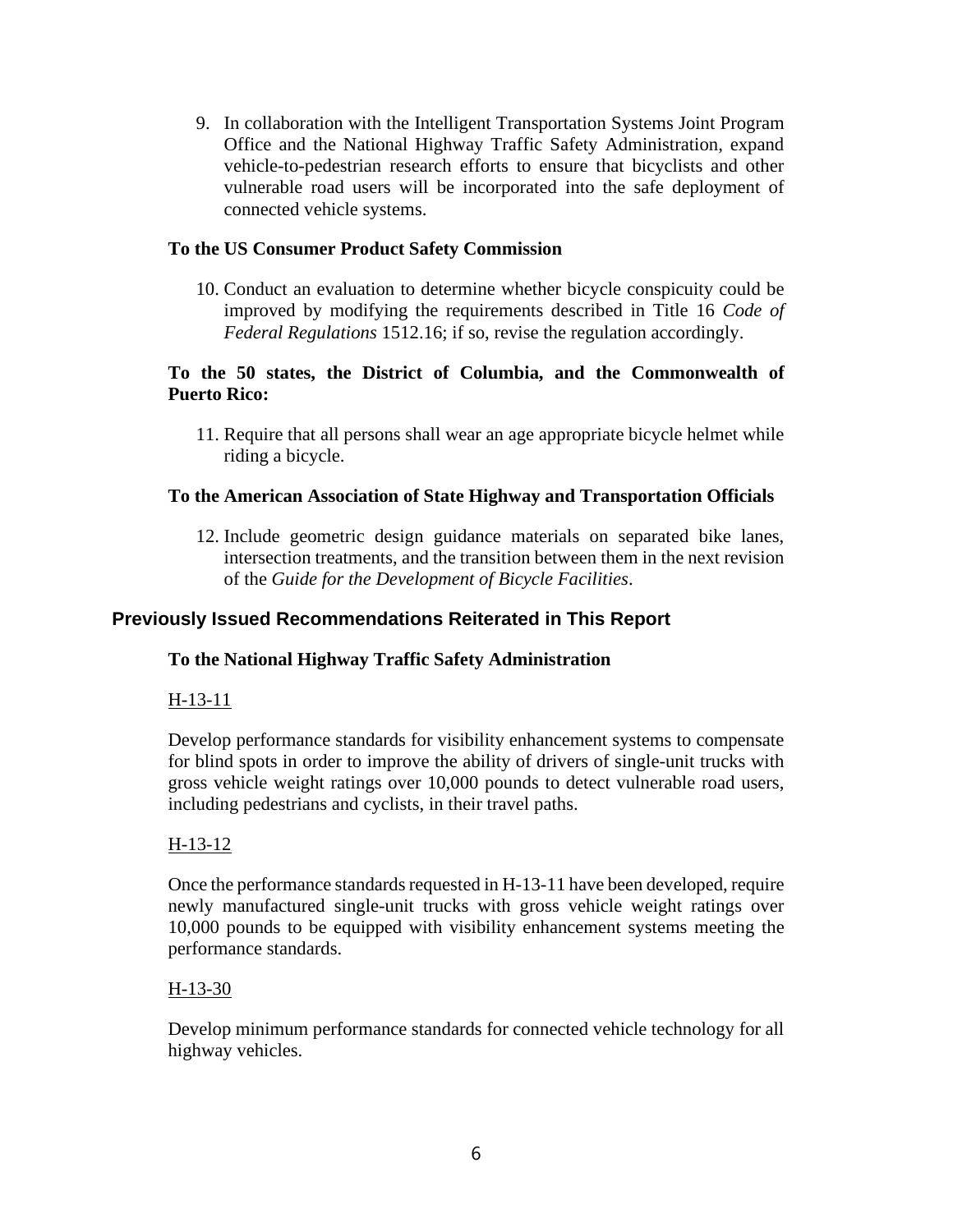### H-13-31

Once minimum performance standards for connected vehicle technology are developed, require this technology to be installed on all newly manufactured highway vehicles.

### H-14-1

Require that newly manufactured truck-tractors with gross vehicle weight ratings over 26,000 pounds be equipped with visibility enhancement systems to improve the ability of drivers of tractor-trailers to detect passenger vehicles and vulnerable road users, including pedestrians, cyclists, and motorcyclists.

### H-15-6

Expand the New Car Assessment Program 5-star rating system to include a scale that rates the performance of forward collision avoidance systems.

### H-15-7

Once the rating scale, described in Safety Recommendation H-15-6, is established, include the ratings of forward collision avoidance systems on the vehicle Monroney labels.

### H-18-39

Revise Federal Motor Vehicle Safety Standard 108 to include performance-based standards for vehicle headlight systems correctly aimed on the road and tested on-vehicle to account for headlight height and lighting performance.

### H-18-40

Revise Federal Motor Vehicle Safety Standard 108 to allow adaptive headlight systems.

### H-18-43

Incorporate pedestrian safety systems, including pedestrian collision avoidance systems and other more-passive safety systems, into the New Car Assessment Program.